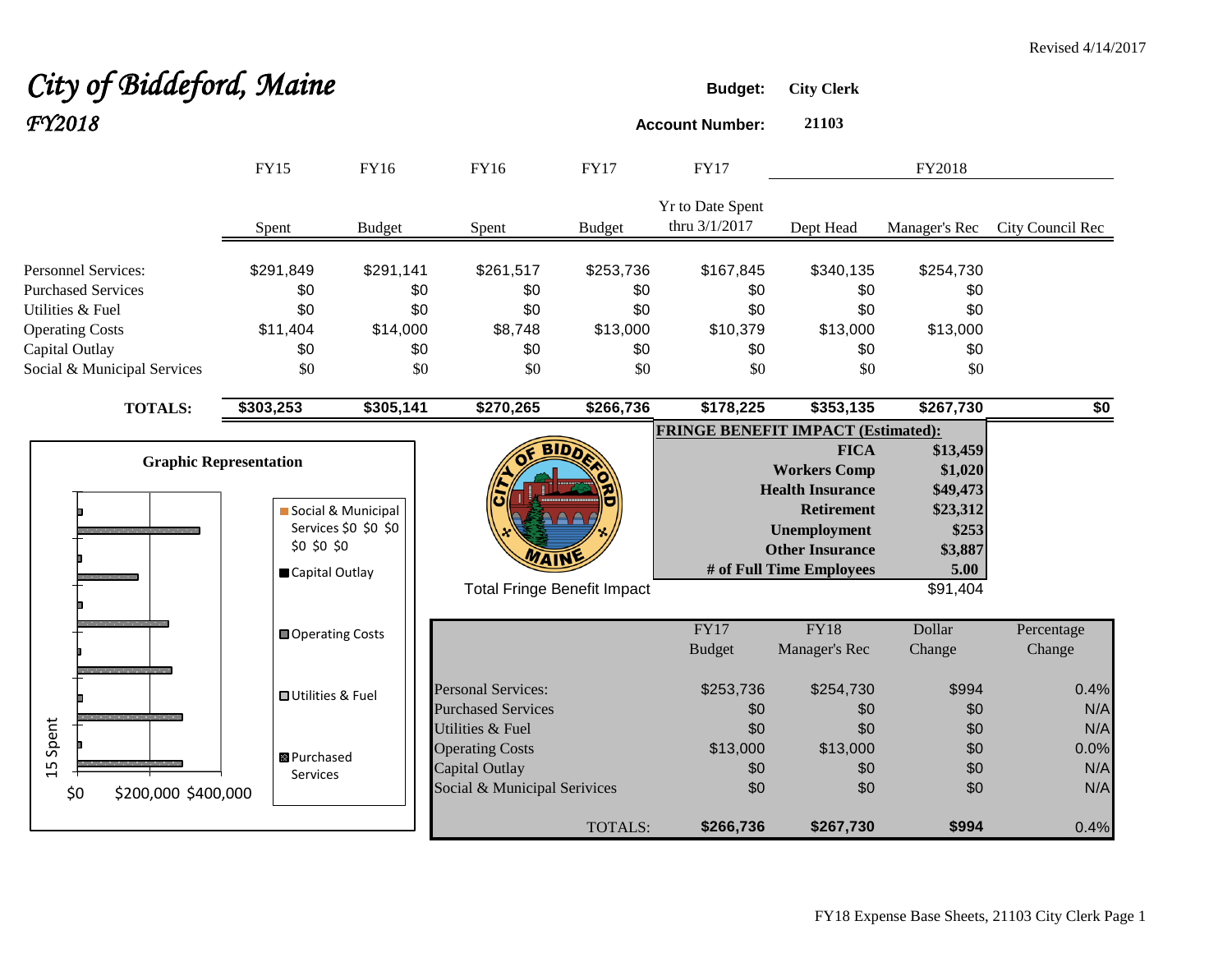# FY2018 Personnel Services

| Account       |                                     | <b>FY15</b> | <b>FY16</b>   | FY16        | <b>FY17</b>   | <b>FY17</b>             | FY2018    |           |
|---------------|-------------------------------------|-------------|---------------|-------------|---------------|-------------------------|-----------|-----------|
| Number        | Description                         | Spent       | <b>Budget</b> | Spent       | <b>Budget</b> | <b>Yr to Date Spent</b> | Dept Head | Mgr's Rec |
|               | 60101 Dept Manager Salary Exp       | \$72,117    | \$73,376      | \$73,393    | \$73,826      | \$48,901                | \$75,008  | \$81,413  |
|               | 60105 F-T Employee Wage Exp         | \$117,602   | \$118,691     | \$114,735   | \$112,931     | \$74,999                | \$162,485 | \$165,876 |
|               | 60111 Overtime Wage Expense         | \$395       | \$1,496       | \$4,688     | \$1,513       | \$1,985                 | \$3,500   | \$3,500   |
|               | 60129 Insurance Buyout Pay          | \$125       | \$0           | \$2,250     | \$3,000       | \$1,500                 | \$3,000   | \$3,000   |
|               | 60201 FICA/Medicare-ER Share Exp    | \$13,459    | \$14,978      | \$14,398    | \$14,632      | \$9,415                 | \$18,577  | \$0       |
|               | 60202 MPERS-Employer Share Exp      | \$11,495    | \$13,274      | \$15,302    | \$18,171      | \$11,872                | \$23,312  | \$0       |
|               | 60203 457 Plan-Employer Share Exp   | \$1,724     | \$2,221       | \$959       | \$0           | \$23                    | \$0       | \$0       |
|               | 60210 HPHC Ins Employer Share Exp   | \$74,416    | \$65,898      | \$34,603    | \$26,030      | \$17,428                | \$49,448  | \$0       |
|               | 60212 S-T Disability ER Share Exp   | \$240       | \$353         | \$312       | \$363         | \$232                   | \$474     | \$0       |
|               | 60213 L-T Disability ER Share Exp   | \$182       | \$234         | \$224       | \$263         | \$171                   | \$270     | \$0       |
|               | 60216 Delta Dental ER Share         | \$0         | \$0           | \$0         | \$0           | \$0                     | \$0       | \$0       |
|               | 60217 RHSA Plan ER Share            | \$0         | \$0           | \$0         | \$2,340       | \$1,186                 | \$3,120   | \$0       |
|               | 60251 Conferences/Training Expense  | \$0         | \$275         | \$275       | \$275         | \$0                     | \$330     | \$330     |
|               | 60252 Travel/Mileage Expense        | \$0         | \$200         | \$248       | \$230         | \$83                    | \$500     | \$500     |
|               | 60253 Food/Lodging Expense          | \$0         | \$0           | \$0         | \$0           | \$0                     | \$0       | \$0       |
|               | 60256 Dues/Memberships Expense      | \$93        | \$145         | \$131       | \$162         | \$50                    | \$112     | \$112     |
| <b>Totals</b> |                                     | \$291,849   | \$291,141     | \$261,517   | \$253,736     | \$167,845               | \$340,135 | \$254,730 |
|               | <b>FY2018 Other Operating Costs</b> |             |               |             |               |                         |           |           |
| Account       |                                     | <b>FY15</b> | FY16          | <b>FY16</b> | <b>FY17</b>   | <b>FY17</b>             | FY2018    |           |
| Number        | Description                         | Spent       | <b>Budget</b> | Spent       | <b>Budget</b> | Yr to Date Spent        | Dept Head | Mgr's Rec |
|               | 60500 Admin/Office Supp/Eqt Non-Cε  | \$1,305     | \$3,500       | \$3,729     | \$3,500       | \$1,300                 | \$3,500   | \$3,500   |
|               | 60501 Operating Supp/Eqt Non-Cap    | \$2,464     | \$0           | \$184       | \$0           | \$97                    | \$0       | \$0       |
|               | 60502 Printing & Copying Expense    | \$7,635     | \$10,500      | \$4,835     | \$9,500       | \$8,982                 | \$9,500   | \$9,500   |
| <b>Totals</b> |                                     | \$11,404    | \$14,000      | \$8,748     | \$13,000      | \$10,379                | \$13,000  | \$13,000  |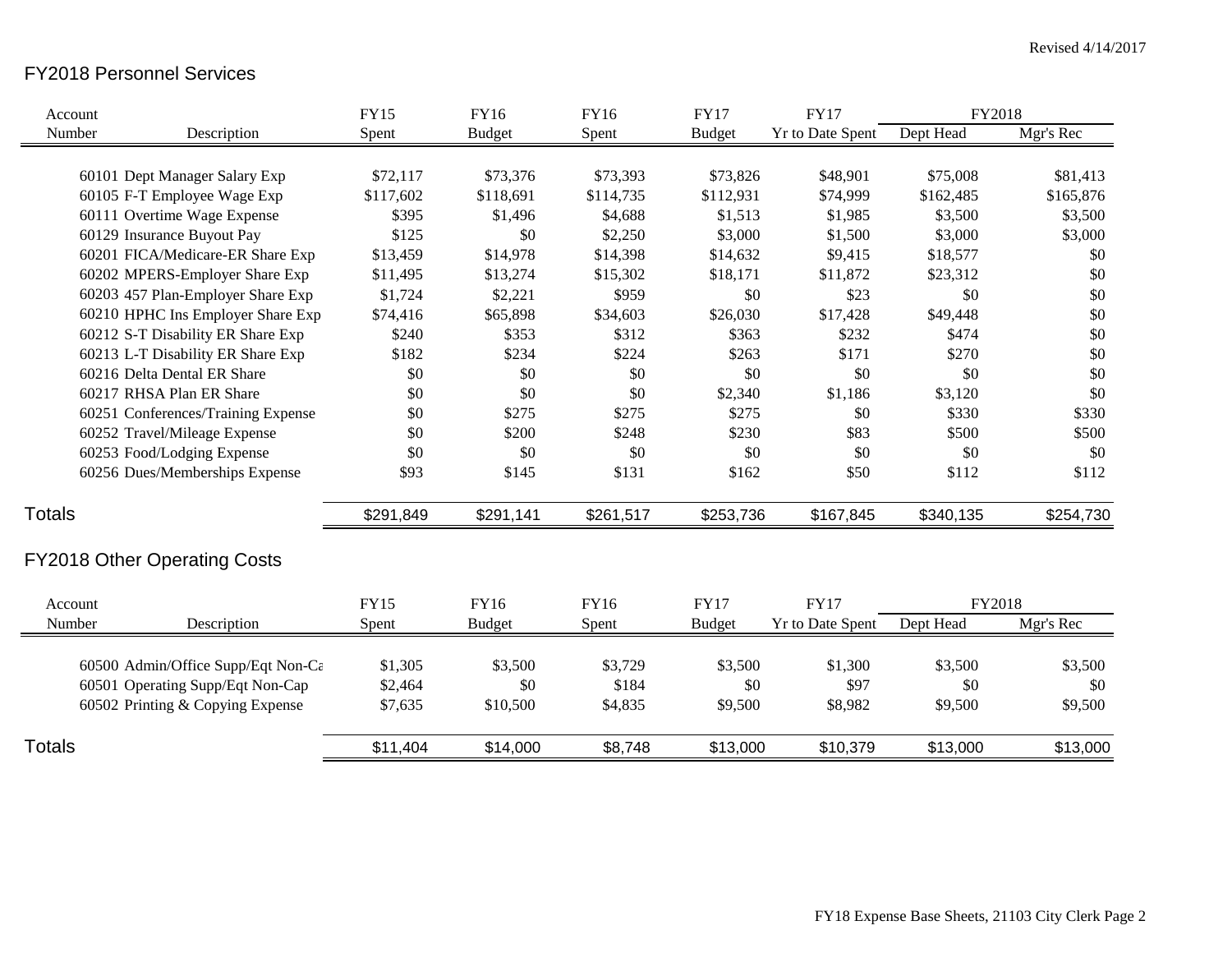

April 14, 2017 **Department:** City Clerk

Account Title: Dept Manager Salary Exp

Department Number: 21103 Account Number: 60101

| FY2015      | FY 2016       | FY 2016     | FY 2017       | FY 2017       |
|-------------|---------------|-------------|---------------|---------------|
| Actual      | <b>Budget</b> | Actual      | <b>Budget</b> | Est. Expended |
| \$72,116.68 | \$73,376.00   | \$73,392.94 | \$73,826.00   | \$75,102.00   |

| FY-2018       | Department  | City Mgr       | Council | Increase   |
|---------------|-------------|----------------|---------|------------|
|               | Reauest     | Recommendation | Action  | (Decrease) |
| <b>Budget</b> | \$75,007.74 | \$81,412.93    |         | \$1,182.00 |

**Support for Budget Request:** Provide justification for the budget request using as much detail as possible to support it. Examples of acceptable support include unit costs, quantity estimates, price quotes, etc. Requests based solely on a percentage increase above the previous budget will not be accepted. Use additional sheets if necessary.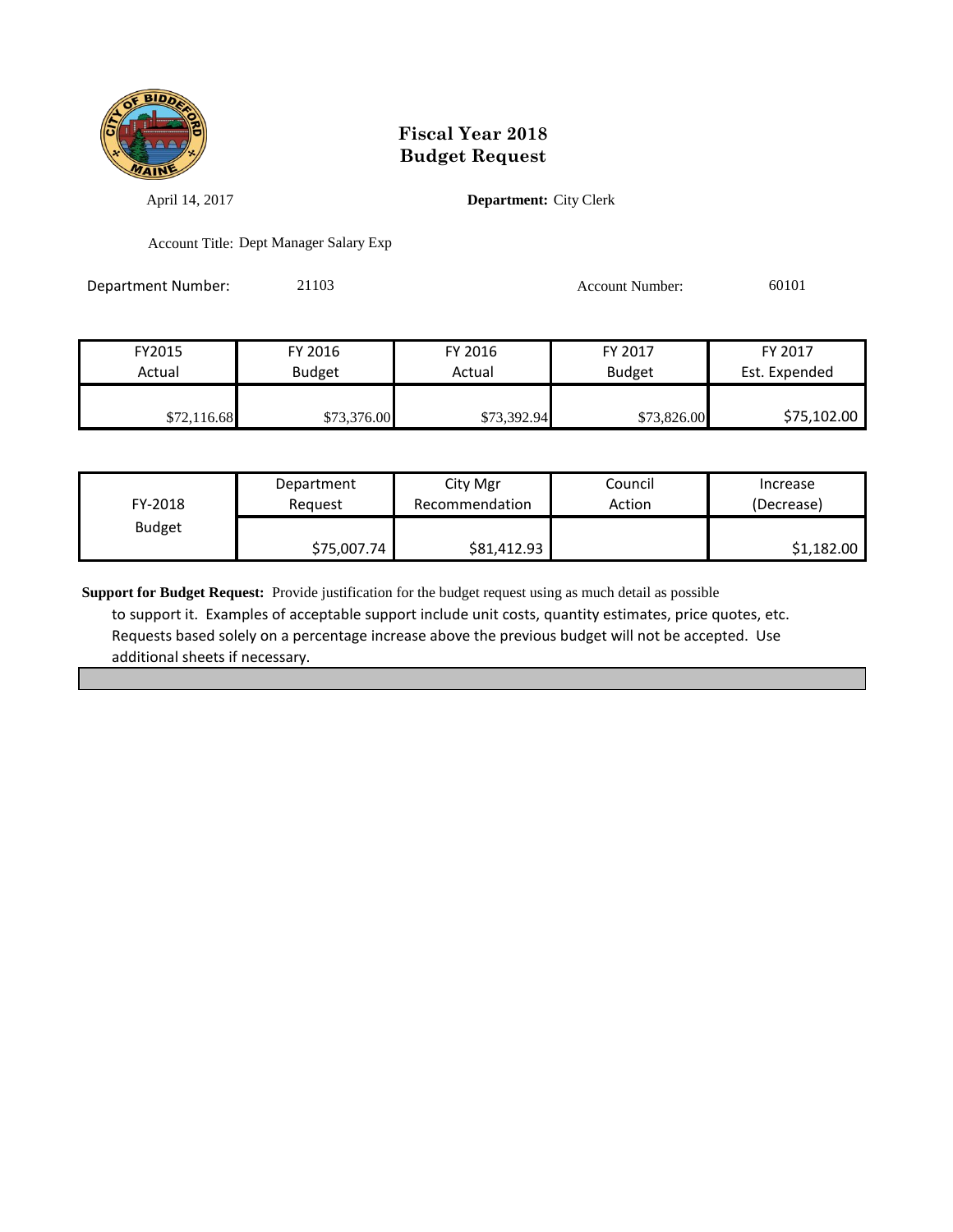#### DEPARTMENT PERSONAL SERVICES BUDGET WORKSHEET Fiscal Year 2018 BUDGET

#### DEPARTMENT: 21103 60101

|                         |       |                 | <b>YEAREND</b>    |           |                     |                |                         |
|-------------------------|-------|-----------------|-------------------|-----------|---------------------|----------------|-------------------------|
|                         |       |                 | <b>ANNUALIZED</b> |           | <b>CITY MANAGER</b> | <b>COUNCIL</b> |                         |
| CLASSIFICATION          | RANGE | <b>POSITION</b> | TOTAL             | REQUESTED | RECOMMEND.          | APPROP.        | NAME                    |
| <b>Accounting Clerk</b> |       |                 | 38,275.65         | 38,422.86 | 38,422.86           |                | <b>FAEDRA BINETTE</b>   |
| <b>Accounting Clerk</b> |       |                 | 38,106.00         | 38,252.56 | 38,252.56           |                | <b>MARINA GAGNE</b>     |
| Clerk                   |       |                 | 81,412.93         | 81,726.05 | 81,726.05           |                | <b>CARMEN MORRIS</b>    |
| <b>Accounting Clerk</b> |       |                 | 38,106.00         | 38,252.56 | 38,252.56           |                | <b>LAUREN STEVENSON</b> |
| <b>Office Manager</b>   |       |                 | 51.387.89         | 51,585.53 | 51,585.53           |                | <b>AMBER ST OURS</b>    |
|                         |       |                 |                   | 73,826.00 |                     |                |                         |

TOTAL BUDGETED POSITIONS **5 247,288.47 322,065.57 248239.5749 0**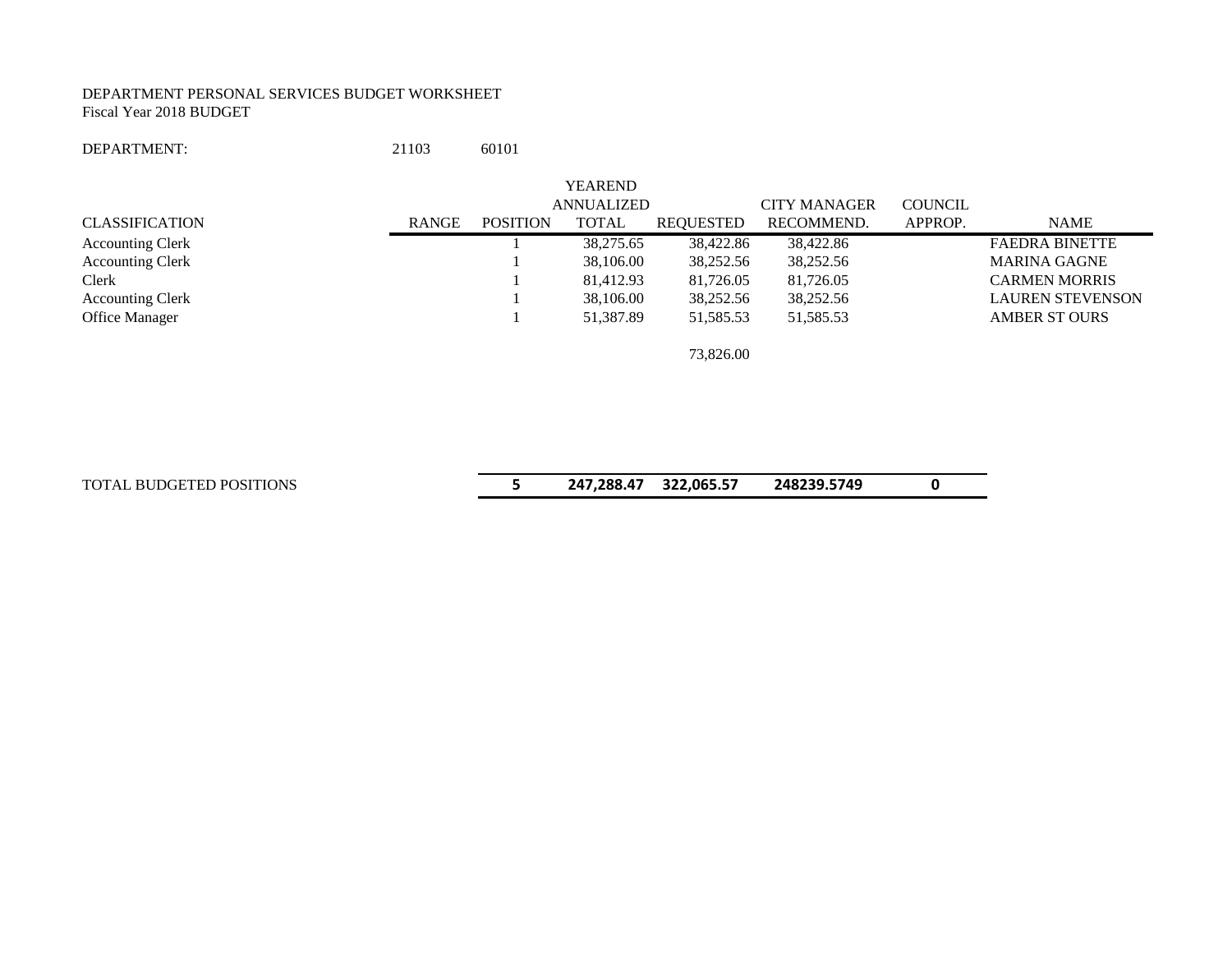

April 14, 2017 **Department:** City Clerk

Account Title: F-T Employee Wage Exp

Department Number: 21103 Account Number: 60105

FY2015 FY 2016 FY 2016 FY 2017 FY 2017 Actual Budget | Actual Budget Est. Expended \$117,602.36 \$118,691.00 \$114,734.98 \$112,931.00 \$115,444.00

| FY-2018       | Department   | City Mgr       | Council | Increase    |
|---------------|--------------|----------------|---------|-------------|
|               | Reguest      | Recommendation | Action  | (Decrease)  |
| <b>Budget</b> | \$162,485.03 | \$165,875.54   |         | \$49,554.00 |

**Support for Budget Request:** Provide justification for the budget request using as much detail as possible to support it. Examples of acceptable support include unit costs, quantity estimates, price quotes, etc. Requests based solely on a percentage increase above the previous budget will not be accepted. Use additional sheets if necessary.

The increase is a result of moving the Office Manager position to the City Clerk budget (and out of the Finance Office budget)

NOTE: Office Manager also serves as the Deputy Tax Collector, but falls under City Clerk supervision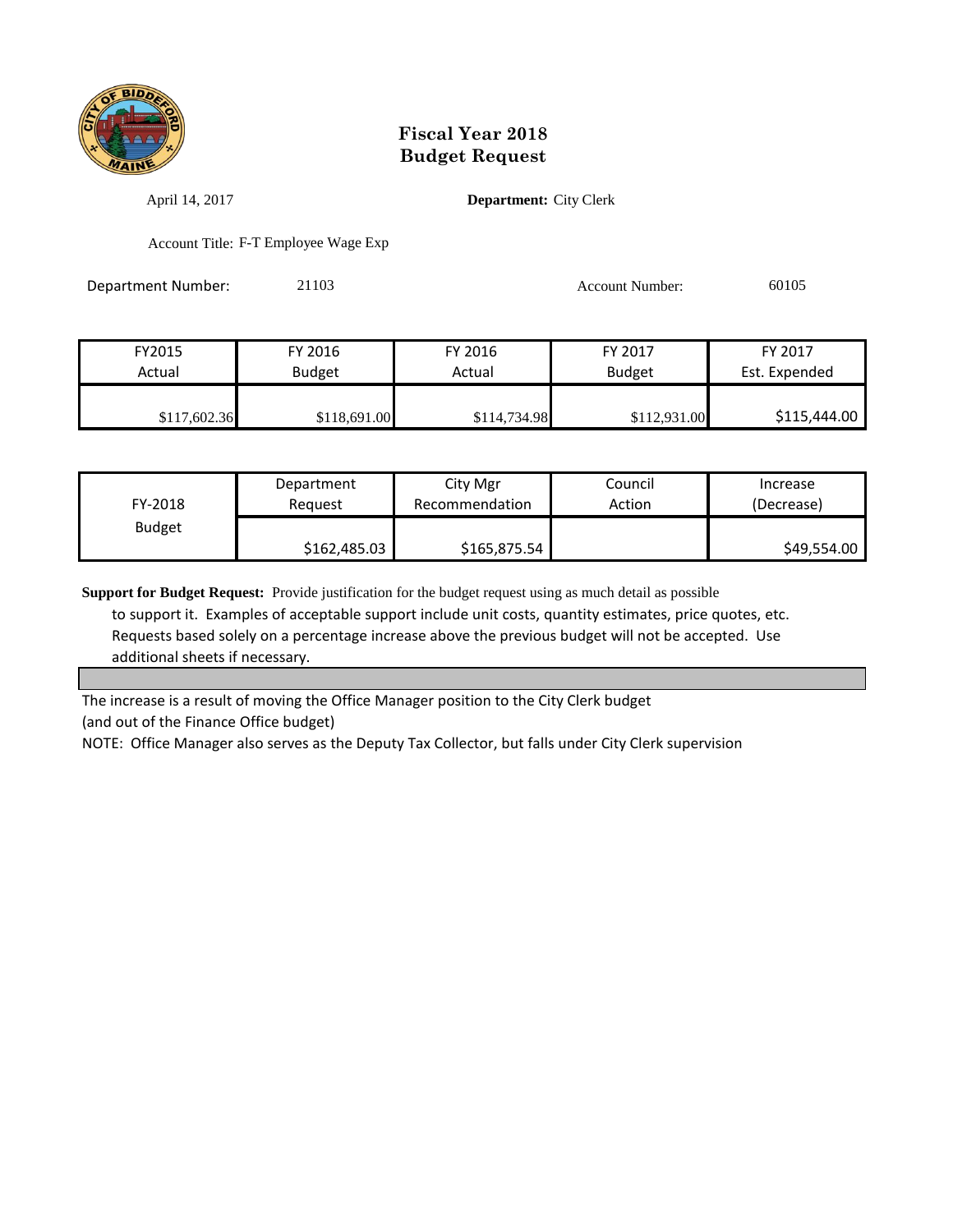

April 14, 2017 **Department:** City Clerk

Account Title: Overtime Wage Expense

Department Number: 21103 Account Number: 60111

FY2015 FY 2016 FY 2016 FY 2017 FY 2017 Actual Budget | Actual Budget Est. Expended \$394.80 \$1,496.00 \$1,496.00 \$4,688.40 \$1,513.00 \$3,685.00

| FY-2018       | Department | City Mgr       | Council | Increase   |
|---------------|------------|----------------|---------|------------|
|               | Reauest    | Recommendation | Action  | (Decrease) |
| <b>Budget</b> | \$3,500.00 | \$3,500.00     |         | \$1,987.00 |

**Support for Budget Request:** Provide justification for the budget request using as much detail as possible to support it. Examples of acceptable support include unit costs, quantity estimates, price quotes, etc. Requests based solely on a percentage increase above the previous budget will not be accepted. Use additional sheets if necessary.

Overtime pay for City Hall Staff on election day (November 2017; June 2018) Overtime pay for City Clerk's Staff when required to stay after 5:00 p.m. for late customers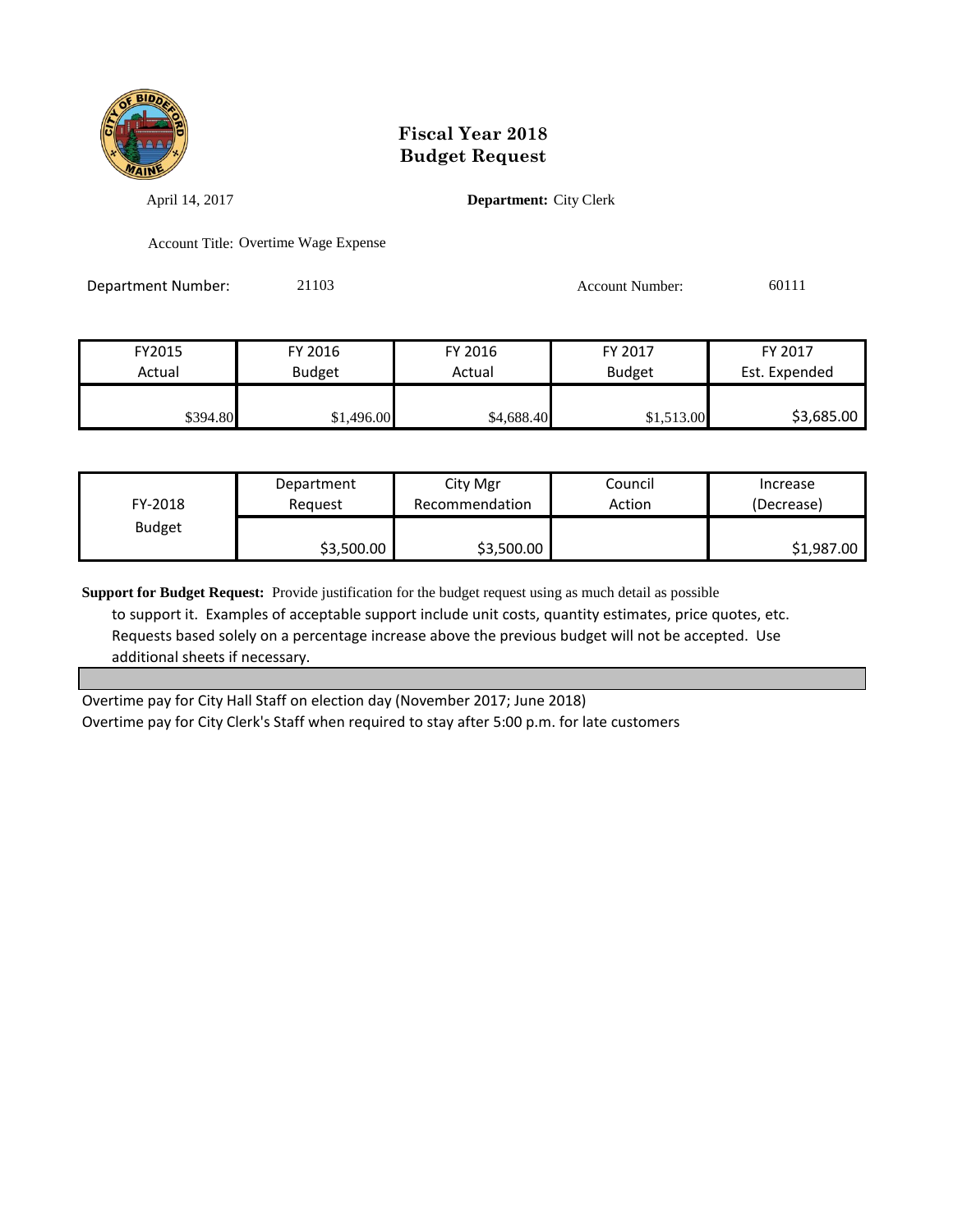

April 14, 2017 **Department:** City Clerk

Account Title: Insurance Buyout Pay

Department Number: 21103 Account Number: 60129

| FY2015   | FY 2016       | FY 2016    | FY 2017       | FY 2017       |
|----------|---------------|------------|---------------|---------------|
| Actual   | <b>Budget</b> | Actual     | <b>Budget</b> | Est. Expended |
|          |               |            |               |               |
| \$125.00 | \$0.00        | \$2,250.00 | \$3,000.00    | \$3,000.00    |

| FY-2018       | Department | City Mgr       | Council | Increase      |
|---------------|------------|----------------|---------|---------------|
|               | Reauest    | Recommendation | Action  | (Decrease)    |
| <b>Budget</b> | \$3,000.00 | \$3,000.00     |         | ( \$1,500.00) |

**Support for Budget Request:** Provide justification for the budget request using as much detail as possible to support it. Examples of acceptable support include unit costs, quantity estimates, price quotes, etc. Requests based solely on a percentage increase above the previous budget will not be accepted. Use additional sheets if necessary.

Two City Clerk's Office employees qualify for the Insurance Buyout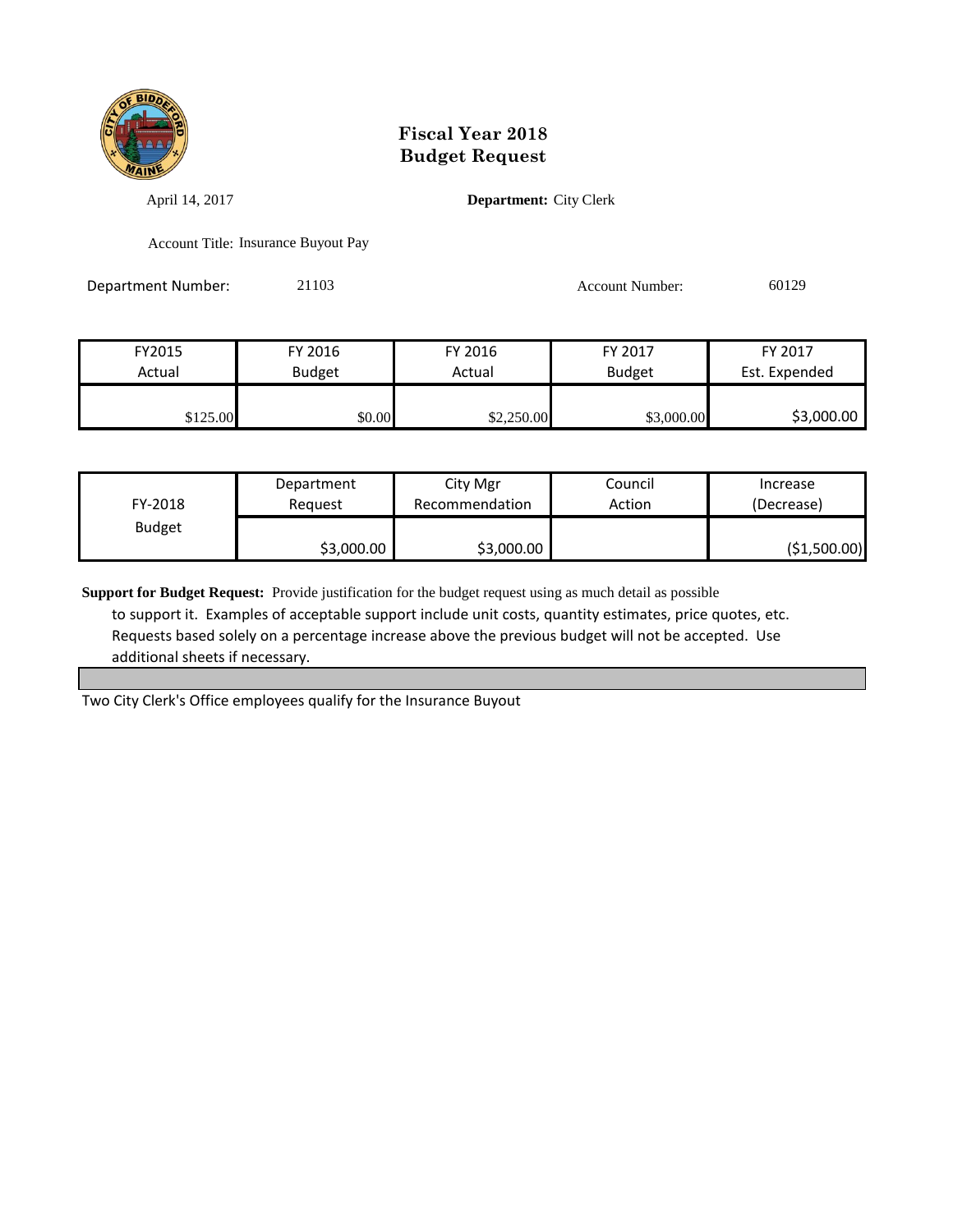

April 14, 2017 **Department:** City Clerk

Account Title: FICA/Medicare-ER Share Exp

Department Number: 21103 Account Number: 60201

| FY2015      | FY 2016       | FY 2016     | FY 2017       | FY 2017       |
|-------------|---------------|-------------|---------------|---------------|
| Actual      | <b>Budget</b> | Actual      | <b>Budget</b> | Est. Expended |
|             |               |             |               |               |
| \$13,458.85 | \$14,978.00   | \$14,397.61 | \$14,632.00   | \$14,659.00   |

| FY-2018       | Department  | City Mgr       | Council | Increase   |
|---------------|-------------|----------------|---------|------------|
|               | Reauest     | Recommendation | Action  | (Decrease) |
| <b>Budget</b> | \$18,576.69 | \$19,330.00    |         | \$3,945.00 |

**Support for Budget Request:** Provide justification for the budget request using as much detail as possible to support it. Examples of acceptable support include unit costs, quantity estimates, price quotes, etc. Requests based solely on a percentage increase above the previous budget will not be accepted. Use additional sheets if necessary.

Increase in benefits cost mostly based on an additional employee (Office Manager)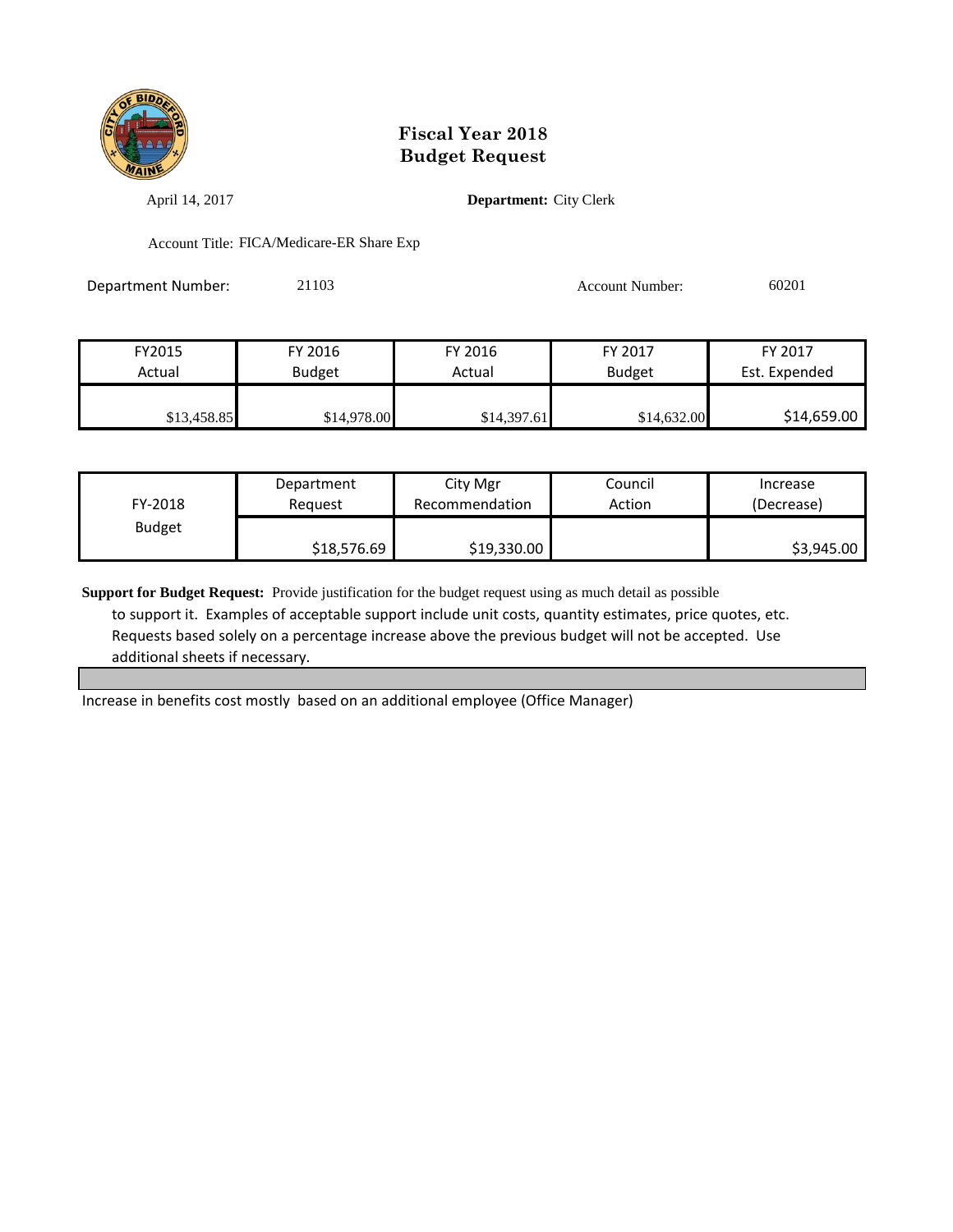

April 14, 2017 **Department:** City Clerk

Account Title: MPERS-Employer Share Exp

Department Number: 21103 Account Number: 60202

| FY2015      | FY 2016       | FY 2016     | FY 2017       | FY 2017       |
|-------------|---------------|-------------|---------------|---------------|
| Actual      | <b>Budget</b> | Actual      | <b>Budget</b> | Est. Expended |
|             |               |             |               |               |
| \$11,495.00 | \$13,274.00   | \$15,301.69 | \$18,171.00   | \$18,314.00   |

| FY-2018       | Department  | City Mgr       | Council | Increase   |
|---------------|-------------|----------------|---------|------------|
|               | Reauest     | Recommendation | Action  | (Decrease) |
| <b>Budget</b> | \$23,311.93 | \$24,257.00    |         | \$5,141.00 |

**Support for Budget Request:** Provide justification for the budget request using as much detail as possible to support it. Examples of acceptable support include unit costs, quantity estimates, price quotes, etc. Requests based solely on a percentage increase above the previous budget will not be accepted. Use additional sheets if necessary.

Increase in benefits cost mostly based on an additional employee (Office Manager)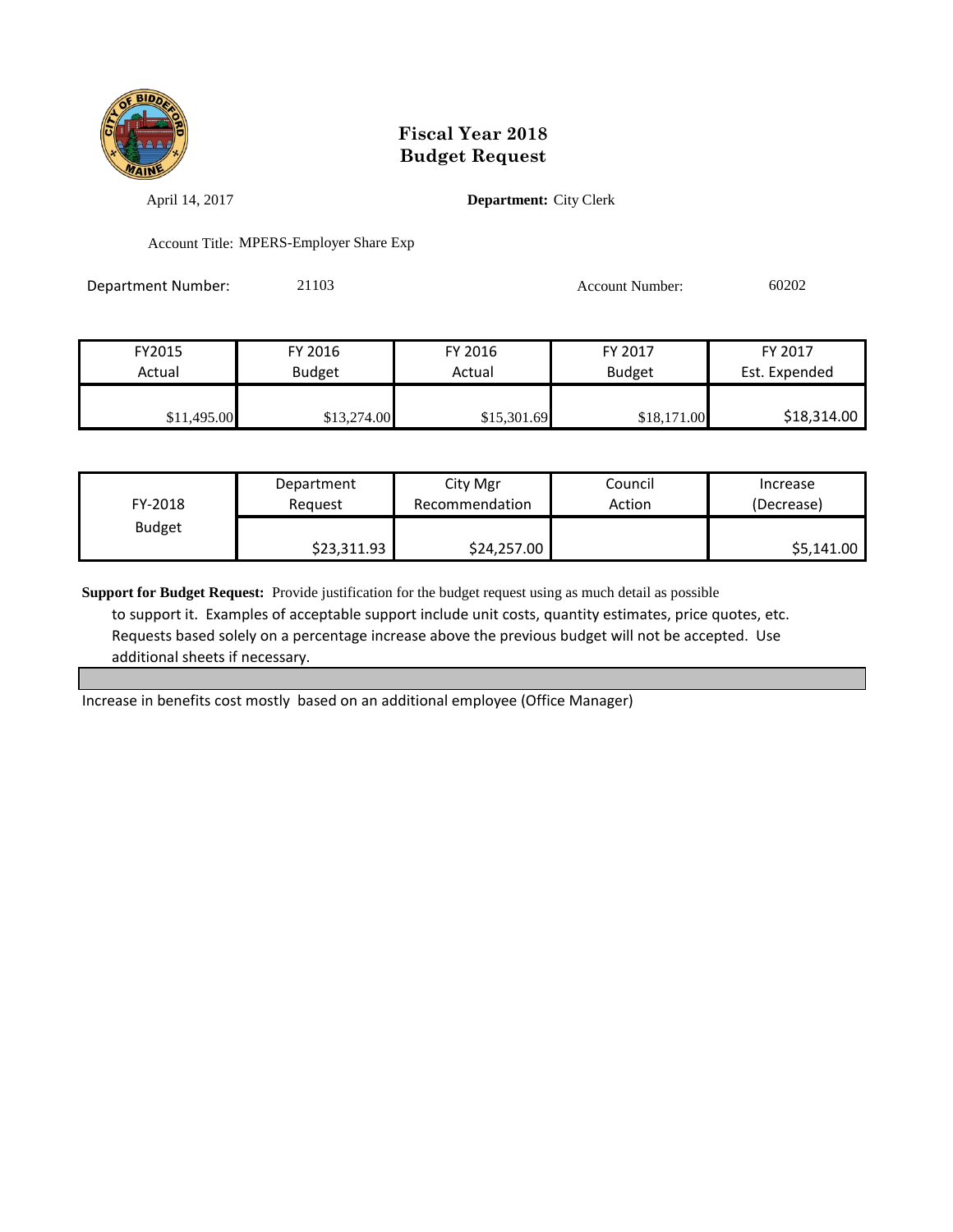

April 14, 2017 **Department:** City Clerk

Account Title: 457 Plan-Employer Share Exp

Department Number: 21103 Account Number: 60203

| FY2015     | FY 2016       | FY 2016  | FY 2017       | FY 2017       |
|------------|---------------|----------|---------------|---------------|
| Actual     | <b>Budget</b> | Actual   | <b>Budget</b> | Est. Expended |
|            |               |          |               |               |
| \$1,724.33 | \$2,221.00    | \$958.59 | \$0.00        | \$0.00        |

| FY-2018       | Department | City Mgr       | Council | Increase   |
|---------------|------------|----------------|---------|------------|
|               | Reauest    | Recommendation | Action  | (Decrease) |
| <b>Budget</b> | \$0.00     | \$0.00         |         | \$0.00     |

**Support for Budget Request:** Provide justification for the budget request using as much detail as possible to support it. Examples of acceptable support include unit costs, quantity estimates, price quotes, etc. Requests based solely on a percentage increase above the previous budget will not be accepted. Use additional sheets if necessary.

There is no participataion in the plan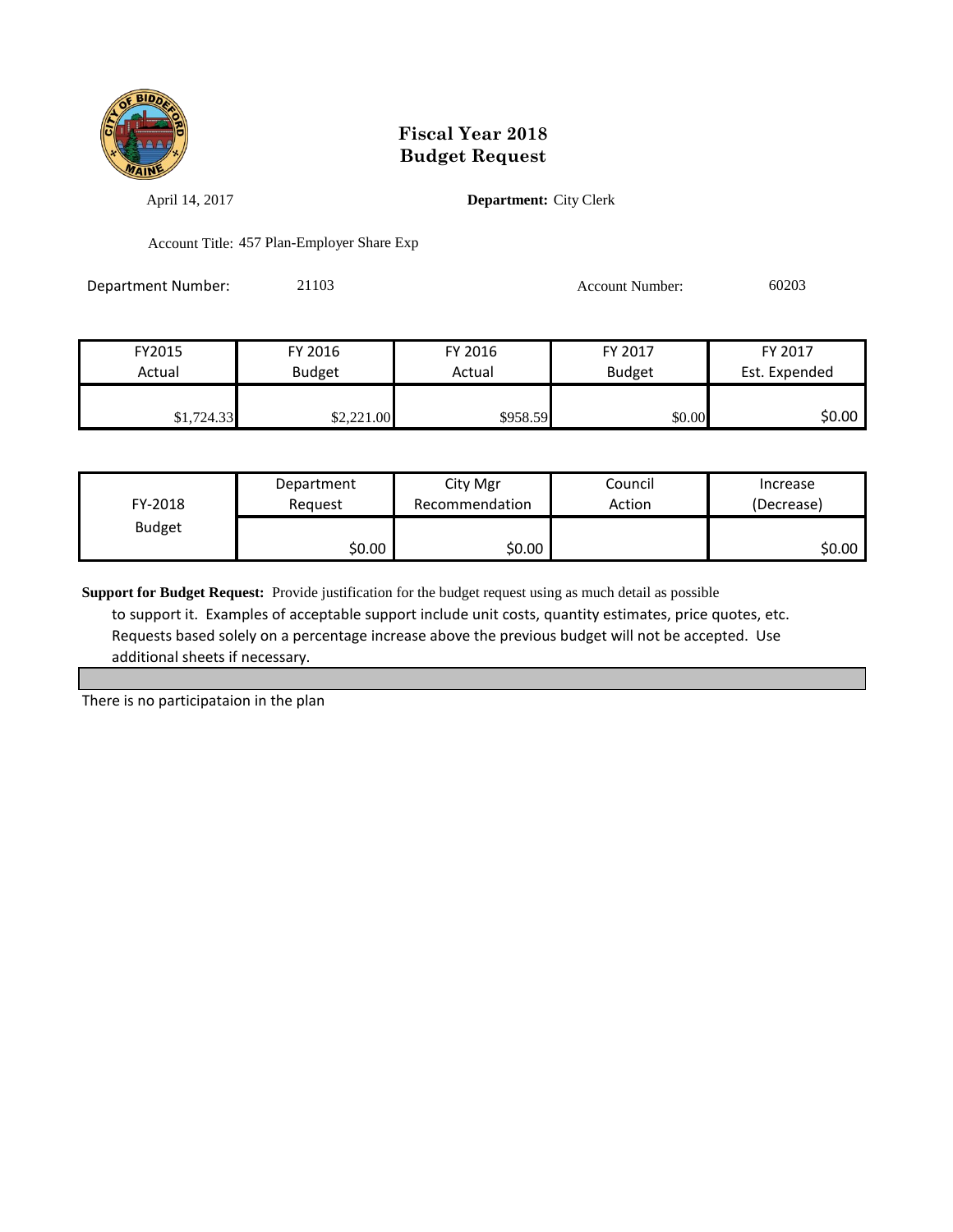

April 14, 2017 **Department:** City Clerk

Account Title: HPHC Ins Employer Share Exp

Department Number: 21103 Account Number: 60210

| FY2015      | FY 2016       | FY 2016     | FY 2017       | FY 2017       |
|-------------|---------------|-------------|---------------|---------------|
| Actual      | <b>Budget</b> | Actual      | <b>Budget</b> | Est. Expended |
|             |               |             |               |               |
| \$74,416.44 | \$65,898.00   | \$34,602.72 | \$26,030.00   | \$27,737.00   |

| FY-2018       | Department  | City Mgr       | Council | Increase    |
|---------------|-------------|----------------|---------|-------------|
|               | Reauest     | Recommendation | Action  | (Decrease)  |
| <b>Budget</b> | \$49,447.92 | \$49,472.76    |         | \$29,924.00 |

**Support for Budget Request:** Provide justification for the budget request using as much detail as possible to support it. Examples of acceptable support include unit costs, quantity estimates, price quotes, etc. Requests based solely on a percentage increase above the previous budget will not be accepted. Use additional sheets if necessary.

Increase in benefits cost mostly based on an additional employee (Office Manager) Two employees have the family plan; two employees have the single plan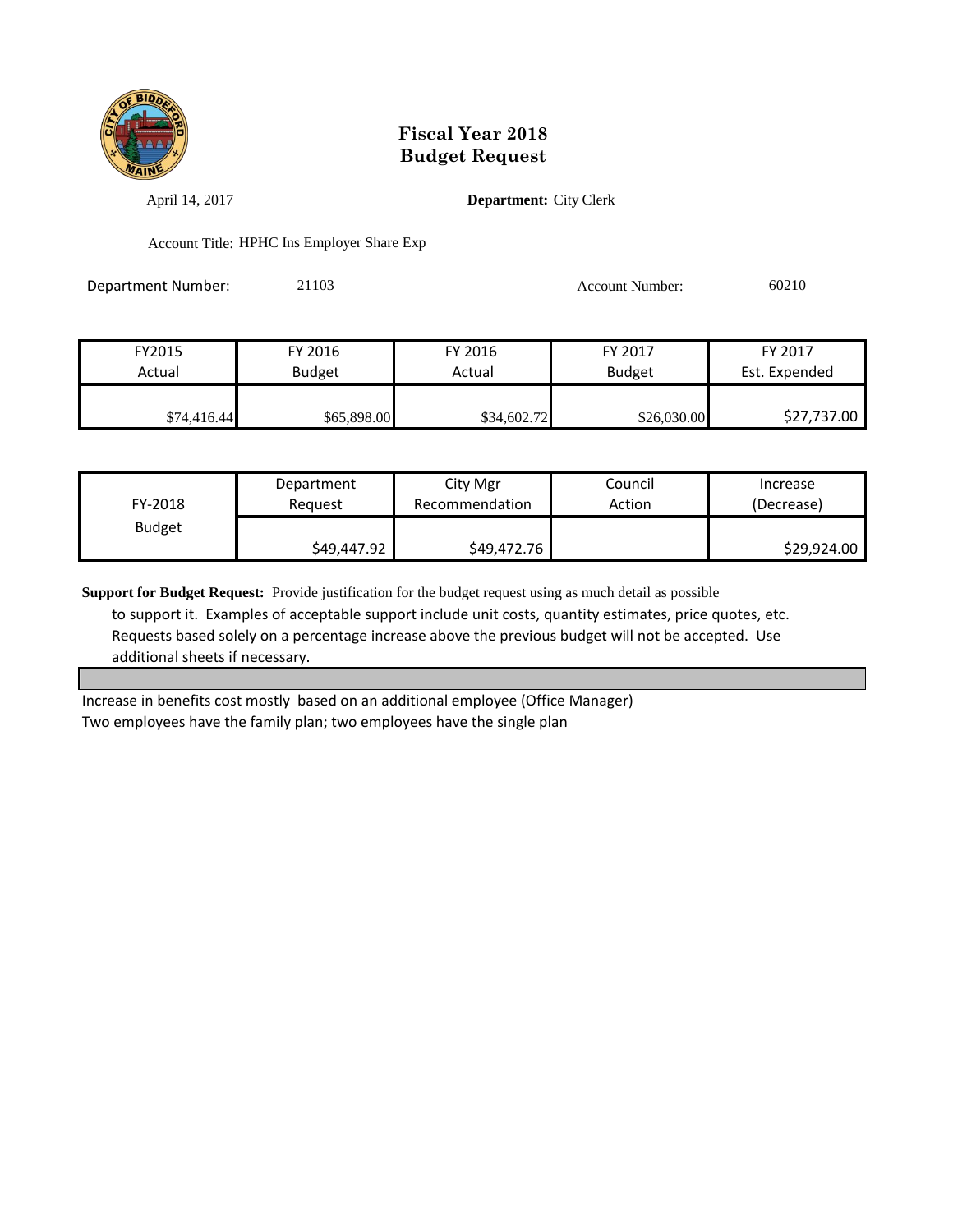

April 14, 2017 **Department:** City Clerk

Account Title: S-T Disability ER Share Exp

Department Number: 21103 Account Number: 60212

| FY2015   | FY 2016  | FY 2016  | FY 2017       | FY 2017       |
|----------|----------|----------|---------------|---------------|
| Actual   | Budget   | Actual   | <b>Budget</b> | Est. Expended |
| \$240.43 | \$353.00 | \$311.91 | \$363.00      | \$354.00      |

| FY-2018       | Department | City Mgr       | Council | Increase   |
|---------------|------------|----------------|---------|------------|
|               | Reauest    | Recommendation | Action  | (Decrease) |
| <b>Budget</b> | \$474.00   | \$474.00       |         | \$111.00   |

**Support for Budget Request:** Provide justification for the budget request using as much detail as possible to support it. Examples of acceptable support include unit costs, quantity estimates, price quotes, etc. Requests based solely on a percentage increase above the previous budget will not be accepted. Use additional sheets if necessary.

Increase in benefits cost mostly based on an additional employee (Office Manager)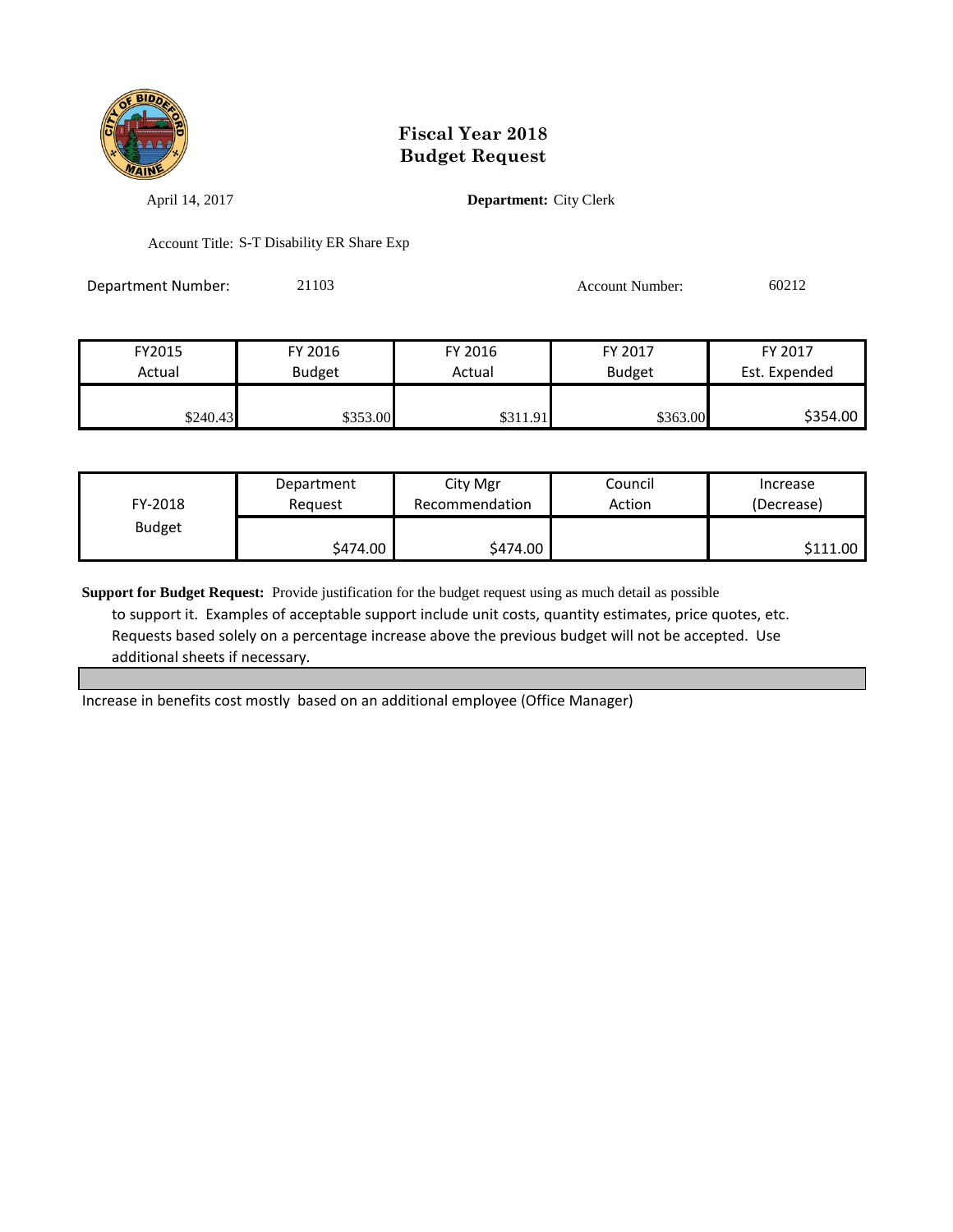

April 14, 2017 **Department:** City Clerk

Account Title: L-T Disability ER Share Exp

Department Number: 21103 Account Number: 60213

| FY2015   | FY 2016       | FY 2016  | FY 2017       | FY 2017       |
|----------|---------------|----------|---------------|---------------|
| Actual   | <b>Budget</b> | Actual   | <b>Budget</b> | Est. Expended |
|          |               |          |               |               |
| \$181.66 | \$234.00      | \$223.73 | \$263.00      | \$264.00      |

| FY-2018       | Department | City Mgr       | Council | Increase   |
|---------------|------------|----------------|---------|------------|
|               | Reauest    | Recommendation | Action  | (Decrease) |
| <b>Budget</b> | \$270.04   | \$293.11       |         | \$7.00     |

**Support for Budget Request:** Provide justification for the budget request using as much detail as possible to support it. Examples of acceptable support include unit costs, quantity estimates, price quotes, etc. Requests based solely on a percentage increase above the previous budget will not be accepted. Use additional sheets if necessary.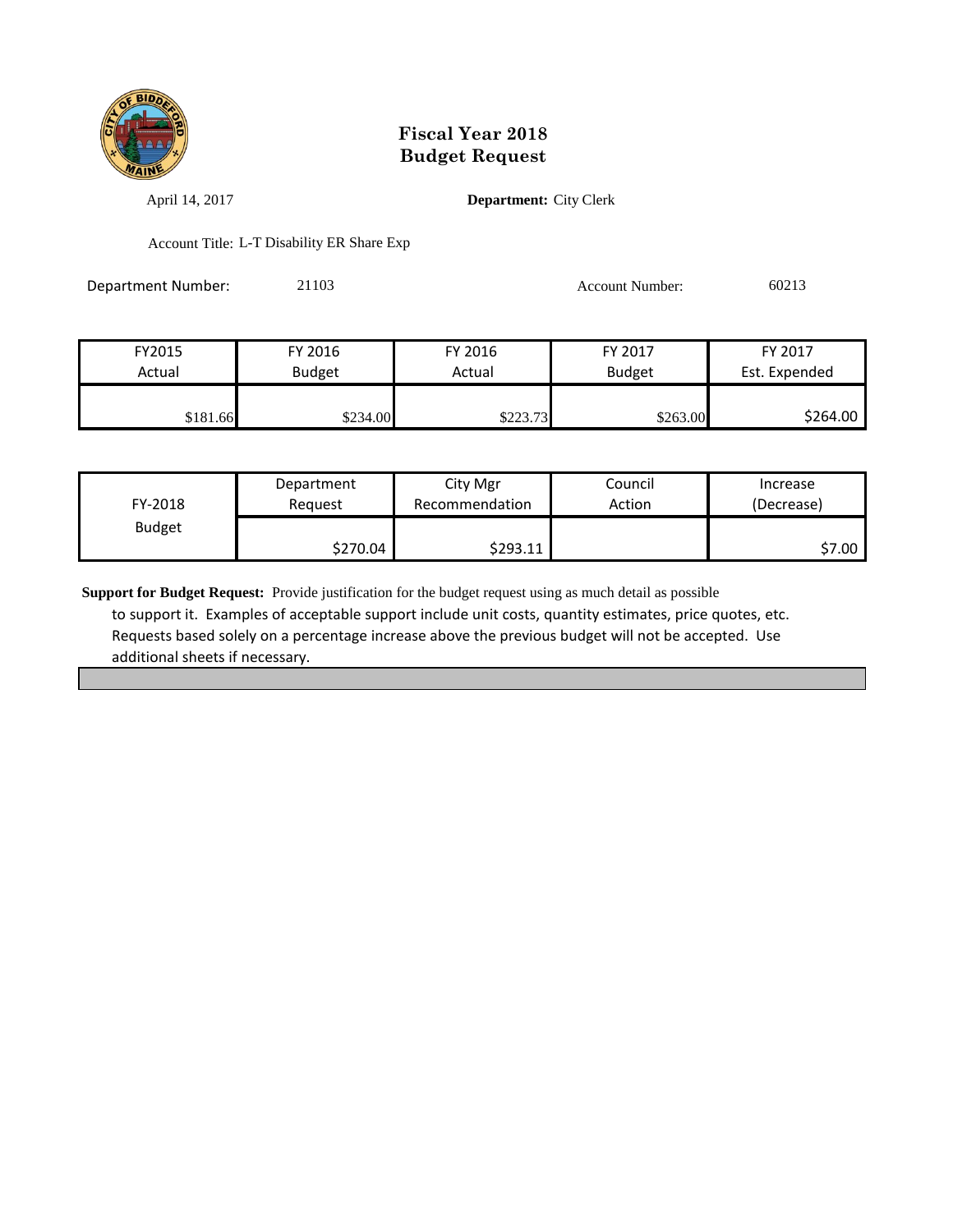

April 14, 2017 **Department:** City Clerk

Account Title: RHSA Plan ER Share

Department Number: 21103 Account Number: 60217

FY2015 FY 2016 FY 2016 FY 2017 FY 2017 Actual Budget Actual Budget Est. Expended \$0.00 \$0.00 \$0.00 \$0.00 \$2,340.00 \$1,630.00

| FY-2018       | Department | City Mgr       | Council | Increase   |
|---------------|------------|----------------|---------|------------|
|               | Reauest    | Recommendation | Action  | (Decrease) |
| <b>Budget</b> | \$3,120.00 | \$3,120.00     |         | \$1,490.00 |

**Support for Budget Request:** Provide justification for the budget request using as much detail as possible to support it. Examples of acceptable support include unit costs, quantity estimates, price quotes, etc. Requests based solely on a percentage increase above the previous budget will not be accepted. Use additional sheets if necessary.

Increase in benefits cost mostly based on an additional employee (Office Manager)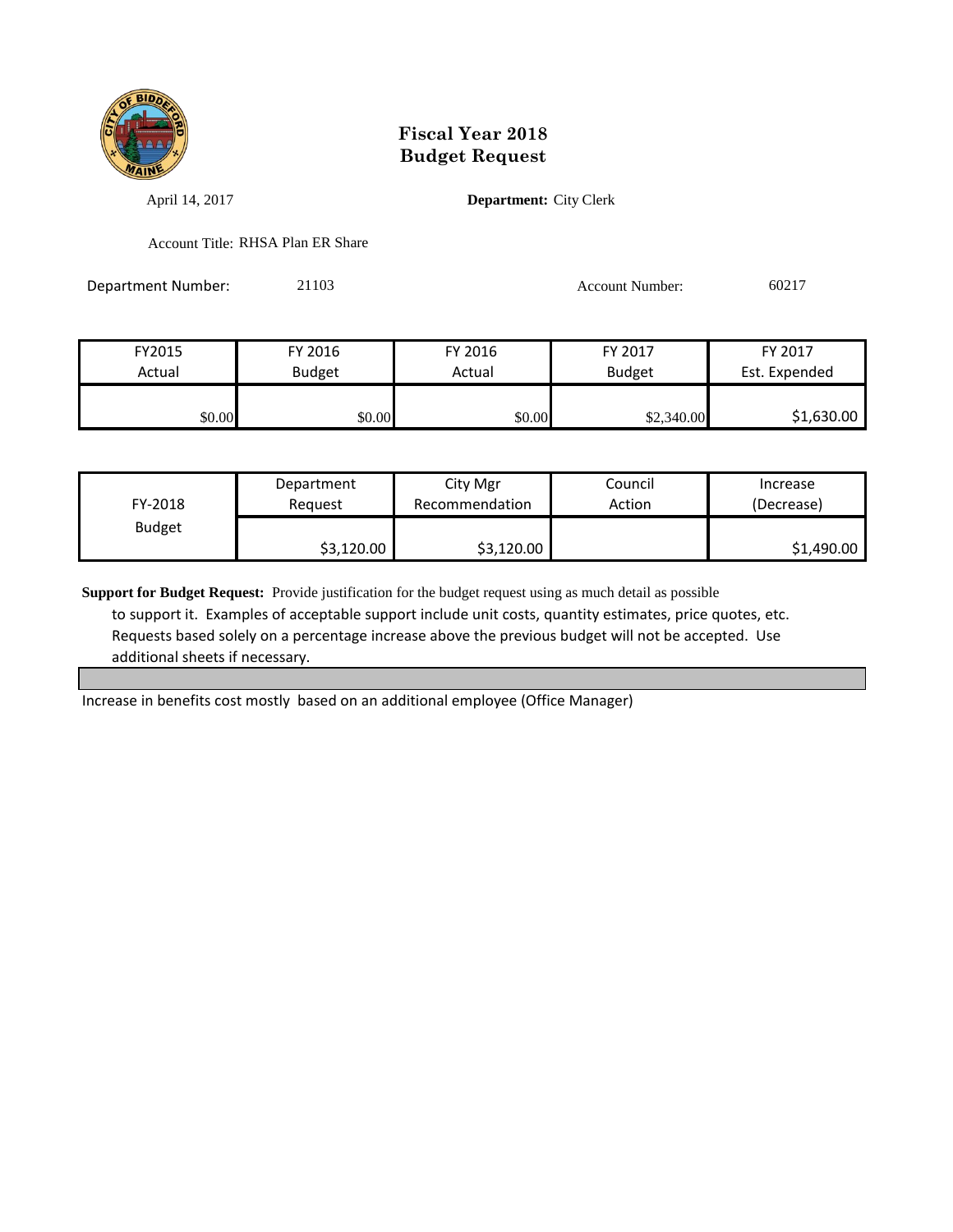

April 14, 2017 **Department:** City Clerk

Account Title: Conferences/Training Expense

Department Number: 21103 Account Number: 60251

| FY2015 | FY 2016       | FY 2016  | FY 2017       | FY 2017       |
|--------|---------------|----------|---------------|---------------|
| Actual | <b>Budget</b> | Actual   | <b>Budget</b> | Est. Expended |
|        |               |          |               |               |
| \$0.00 | \$275.00      | \$275.00 | \$275.00      | \$275.00      |

| FY-2018       | Department | City Mgr       | Council | Increase   |
|---------------|------------|----------------|---------|------------|
|               | Reauest    | Recommendation | Action  | (Decrease) |
| <b>Budget</b> | \$330.00   | \$330.00       |         | \$55.00    |

**Support for Budget Request:** Provide justification for the budget request using as much detail as possible to support it. Examples of acceptable support include unit costs, quantity estimates, price quotes, etc. Requests based solely on a percentage increase above the previous budget will not be accepted. Use additional sheets if necessary.

Election/Voter Registration Workshop (2 days) - City Clerk & Dep Voter Registrar to attend - \$220 Tax Collector Workshops (2) - Office Manager/Dep Tax Collector to attend - \$110.00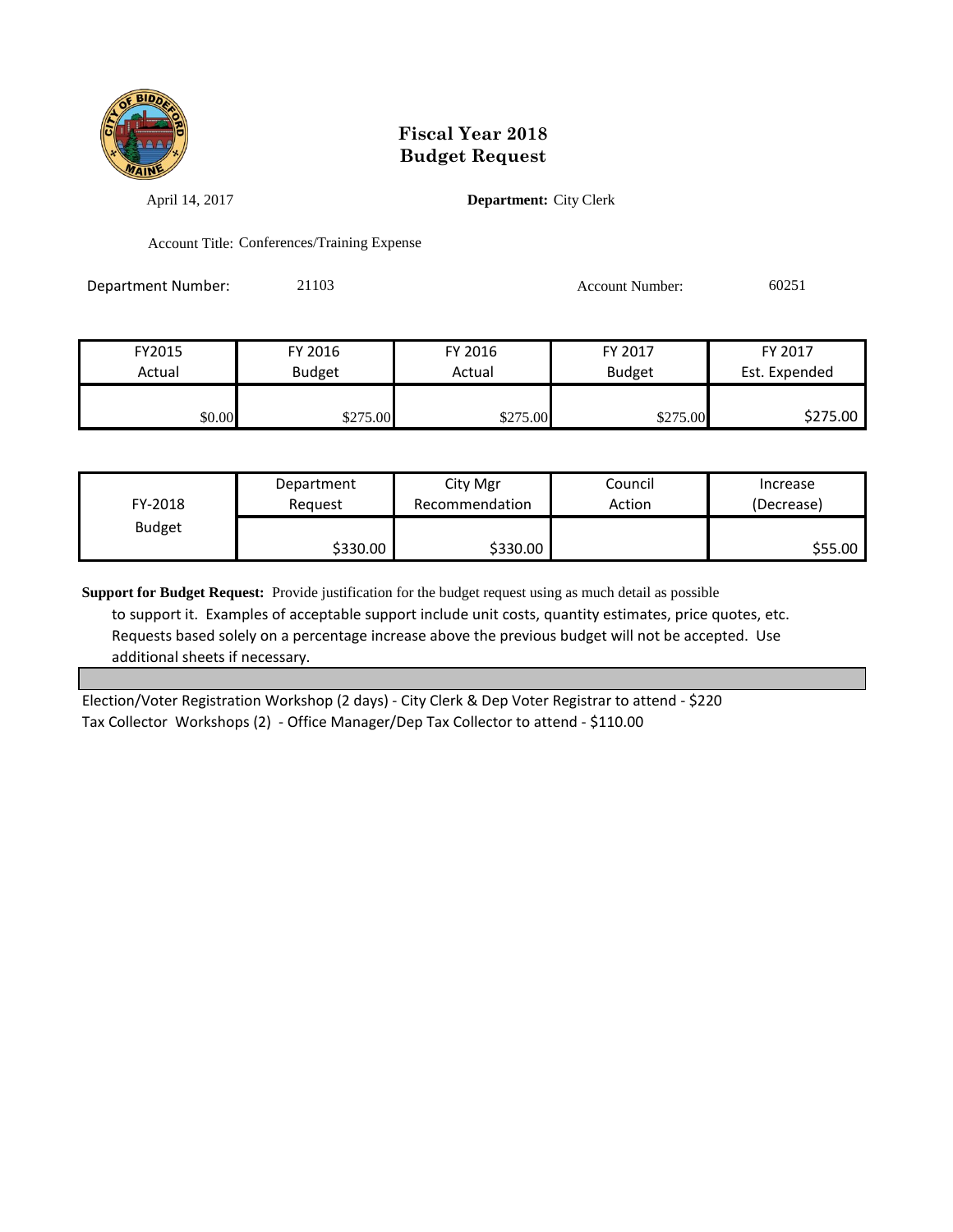

April 14, 2017 **Department:** City Clerk

Account Title: Travel/Mileage Expense

Department Number: 21103 Account Number: 60252

| FY2015 | FY 2016       | FY 2016  | FY 2017       | FY 2017       |
|--------|---------------|----------|---------------|---------------|
| Actual | <b>Budget</b> | Actual   | <b>Budget</b> | Est. Expended |
|        |               |          |               |               |
| \$0.00 | \$200.00      | \$248.14 | \$230.00      | \$230.00      |

| FY-2018       | Department | City Mgr       | Council | Increase   |
|---------------|------------|----------------|---------|------------|
|               | Reauest    | Recommendation | Action  | (Decrease) |
| <b>Budget</b> | \$500.00   | \$500.00       |         | \$270.00   |

**Support for Budget Request:** Provide justification for the budget request using as much detail as possible to support it. Examples of acceptable support include unit costs, quantity estimates, price quotes, etc. Requests based solely on a percentage increase above the previous budget will not be accepted. Use additional sheets if necessary.

Mileage to Augusta/Waterville area for Elections & Voter Registration Workshops (2 days) approximately 360 total miles @ \$.575 Mileage to Augusta for Tax Collector Workshops (2 different days) approximately 360 total miles @ \$.575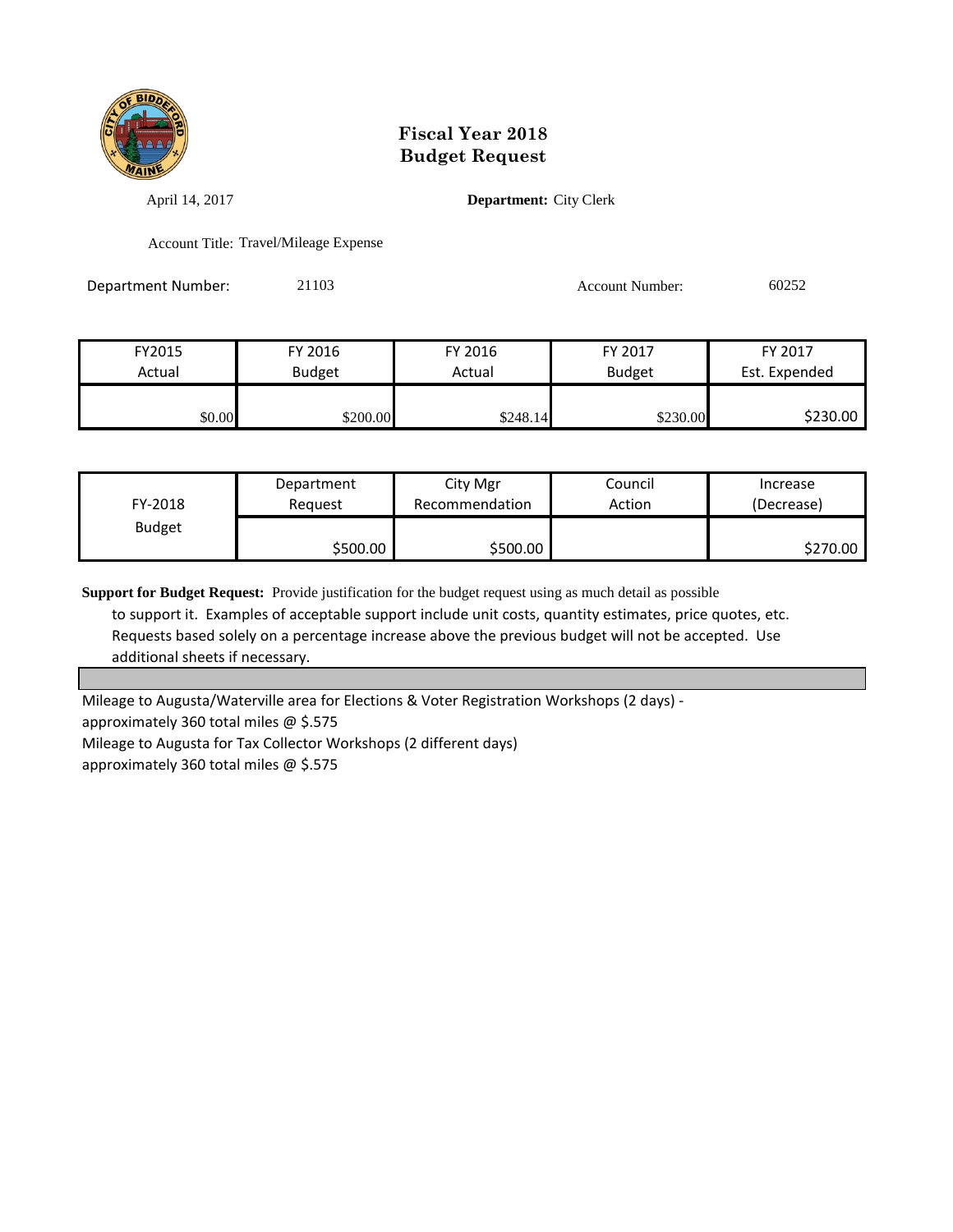

April 14, 2017 **Department:** City Clerk

Account Title: Food/Lodging Expense

Department Number: 21103 Account Number: 60253

| FY2015 | FY 2016       | FY 2016 | FY 2017       | FY 2017       |
|--------|---------------|---------|---------------|---------------|
| Actual | <b>Budget</b> | Actual  | <b>Budget</b> | Est. Expended |
|        |               |         |               |               |
| \$0.00 | \$0.00        | \$0.00  | \$0.00        | \$0.00 l      |

| FY-2018       | Department | City Mgr       | Council | Increase   |
|---------------|------------|----------------|---------|------------|
|               | Reguest    | Recommendation | Action  | (Decrease) |
| <b>Budget</b> | \$0.00     | \$0.00         |         | SO.OO      |

**Support for Budget Request:** Provide justification for the budget request using as much detail as possible to support it. Examples of acceptable support include unit costs, quantity estimates, price quotes, etc. Requests based solely on a percentage increase above the previous budget will not be accepted. Use additional sheets if necessary.

No food and/or lodging epxeses are expected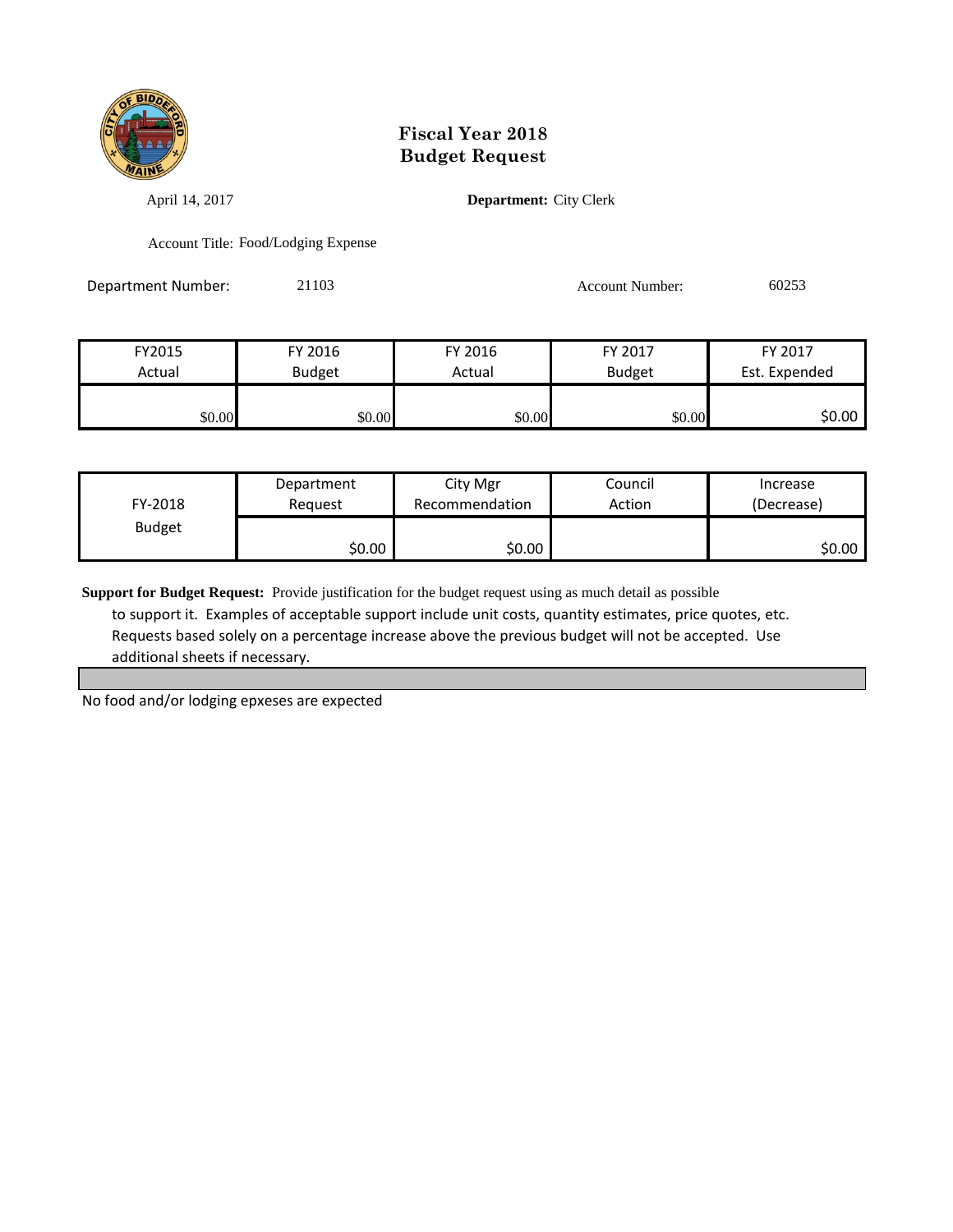

April 14, 2017 **Department:** City Clerk

Account Title: Dues/Memberships Expense

Department Number: 21103 Account Number: 60256

| FY2015  | FY 2016       | FY 2016  | FY 2017       | FY 2017       |
|---------|---------------|----------|---------------|---------------|
| Actual  | <b>Budget</b> | Actual   | <b>Budget</b> | Est. Expended |
|         |               |          |               |               |
| \$93.00 | \$145.00      | \$131.00 | \$162.00      | \$20.00       |

| FY-2018       | Department        | City Mgr       | Council | Increase   |
|---------------|-------------------|----------------|---------|------------|
|               | Reauest           | Recommendation | Action  | (Decrease) |
| <b>Budget</b> | $$112.00$ $\vert$ | \$112.00       |         | (\$50.00)  |

**Support for Budget Request:** Provide justification for the budget request using as much detail as possible to support it. Examples of acceptable support include unit costs, quantity estimates, price quotes, etc. Requests based solely on a percentage increase above the previous budget will not be accepted. Use additional sheets if necessary.

Maine Town & City Clerk's Assocation Membership Dues for City Clerk & Office Manager - \$50.00 York County City & Town Clerk's Association Dues for City Clerk & Office Manager - \$12.00 Maine Tax Collector's Association Membership Dues for Office Manager - \$25.00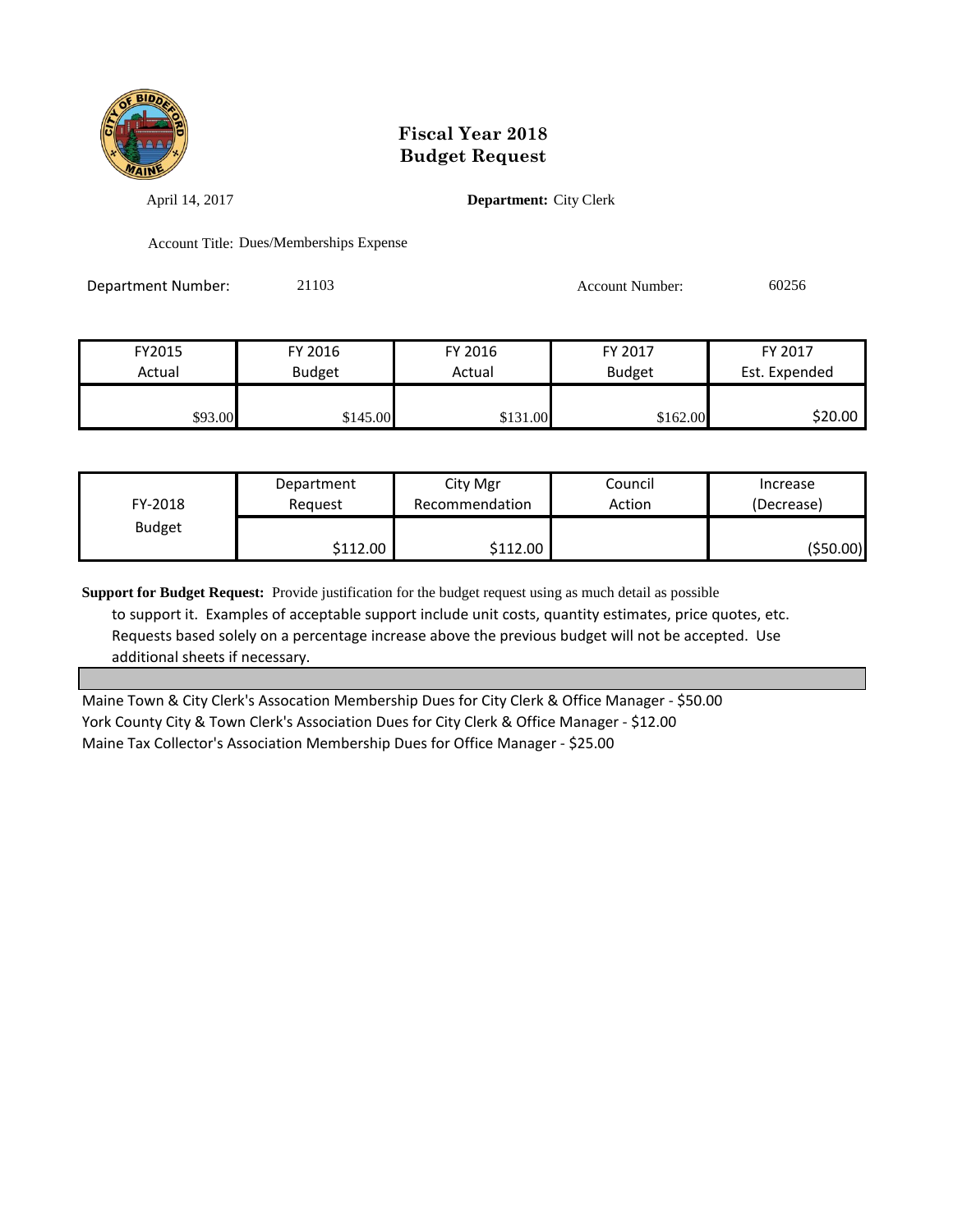

April 14, 2017 **Department:** City Clerk

Account Title: Admin/Office Supp/Eqt Non-Cap

Department Number: 21103 Account Number: 60500

| FY2015     | FY 2016       | FY 2016    | FY 2017       | FY 2017       |
|------------|---------------|------------|---------------|---------------|
| Actual     | <b>Budget</b> | Actual     | <b>Budget</b> | Est. Expended |
|            |               |            |               |               |
| \$1,304.69 | \$3,500.00    | \$3,728.72 | \$3,500.00    | \$3,500.00    |

| FY-2018       | Reauest    | City Mgr<br>Recommendation | Action | (Decrease) |
|---------------|------------|----------------------------|--------|------------|
| <b>Budget</b> | \$3,500.00 | \$3,500.00                 |        | \$0.00     |

**Support for Budget Request:** Provide justification for the budget request using as much detail as possible to support it. Examples of acceptable support include unit costs, quantity estimates, price quotes, etc. Requests based solely on a percentage increase above the previous budget will not be accepted. Use additional sheets if necessary.

General office supplies (pens, paper clips, folders, manila envelopes, colored paper, etc) - \$1500

Receipt paper rolls (for at the counter) - \$1300

Printer cartridges/ribbons - \$500

Heart of Biddeford Whiskey Flower Barrel (for in front of City Clerk's Office-Main Street)-\$70.00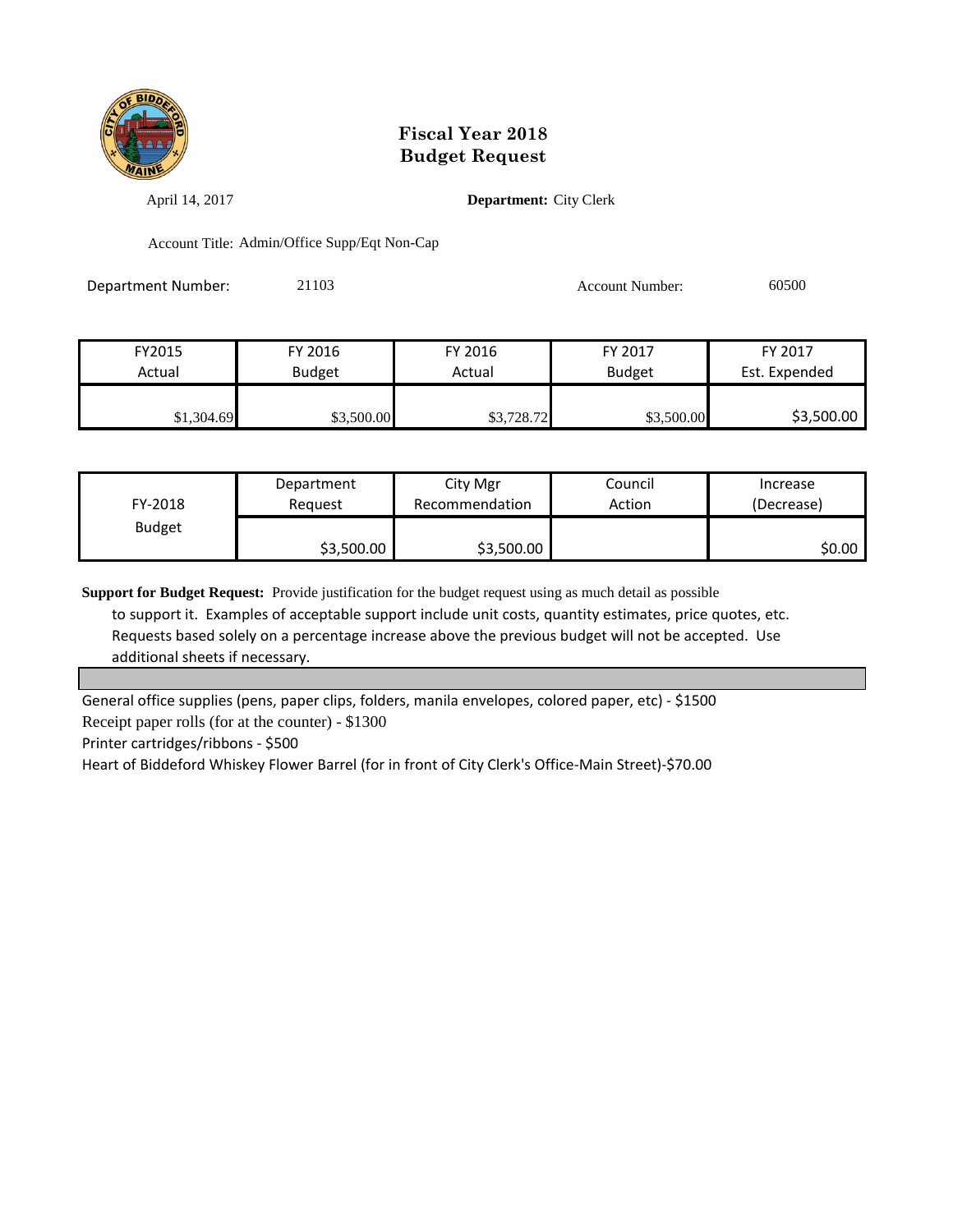

April 14, 2017 **Department:** City Clerk

Account Title: Operating Supp/Eqt Non-Cap

Department Number: 21103 Account Number: 60501

| FY2015     | FY 2016       | FY 2016  | FY 2017       | FY 2017       |
|------------|---------------|----------|---------------|---------------|
| Actual     | <b>Budget</b> | Actual   | <b>Budget</b> | Est. Expended |
|            |               |          |               |               |
| \$2,464.46 | \$0.00        | \$184.07 | \$0.00        | \$0.00        |

| FY-2018       | Department | City Mgr       | Council | Increase   |
|---------------|------------|----------------|---------|------------|
|               | Reauest    | Recommendation | Action  | (Decrease) |
| <b>Budget</b> | ا 50.00    | \$0.00         |         | \$0.00∣    |

**Support for Budget Request:** Provide justification for the budget request using as much detail as possible to support it. Examples of acceptable support include unit costs, quantity estimates, price quotes, etc. Requests based solely on a percentage increase above the previous budget will not be accepted. Use additional sheets if necessary.